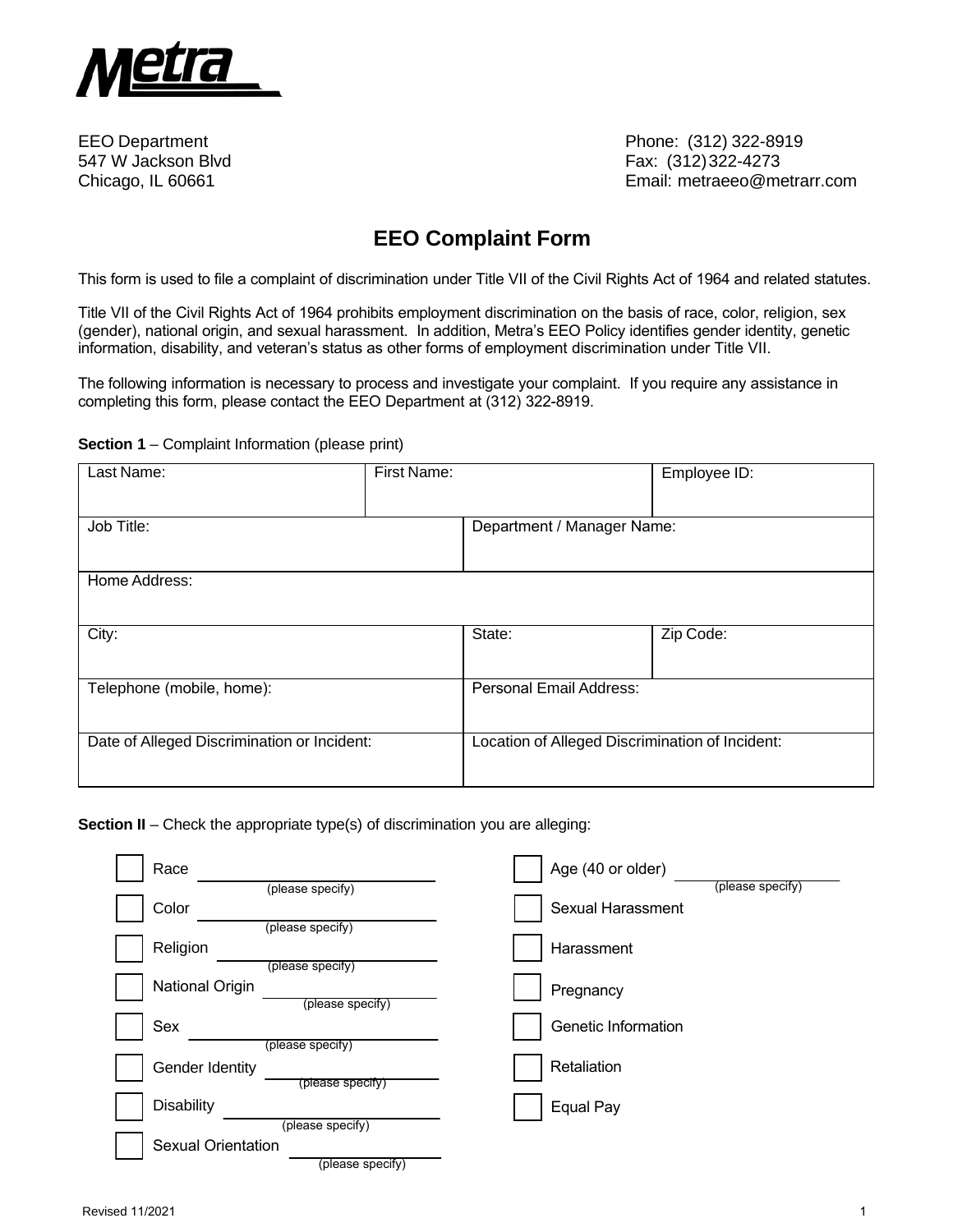

Describe the nature of your complaint. Please identify specific acts, incidents, or events and the dates of occurrence. Specify how you believe you were discriminated against (use additional sheets if necessary).

Provide the name of the person(s) you believe discriminated against you.

List the names of any co-workers – name, title, contact number – that were treated differently than you.

List any witness(es) – name, title, contact number – who witnessed the alleged discriminatory act: